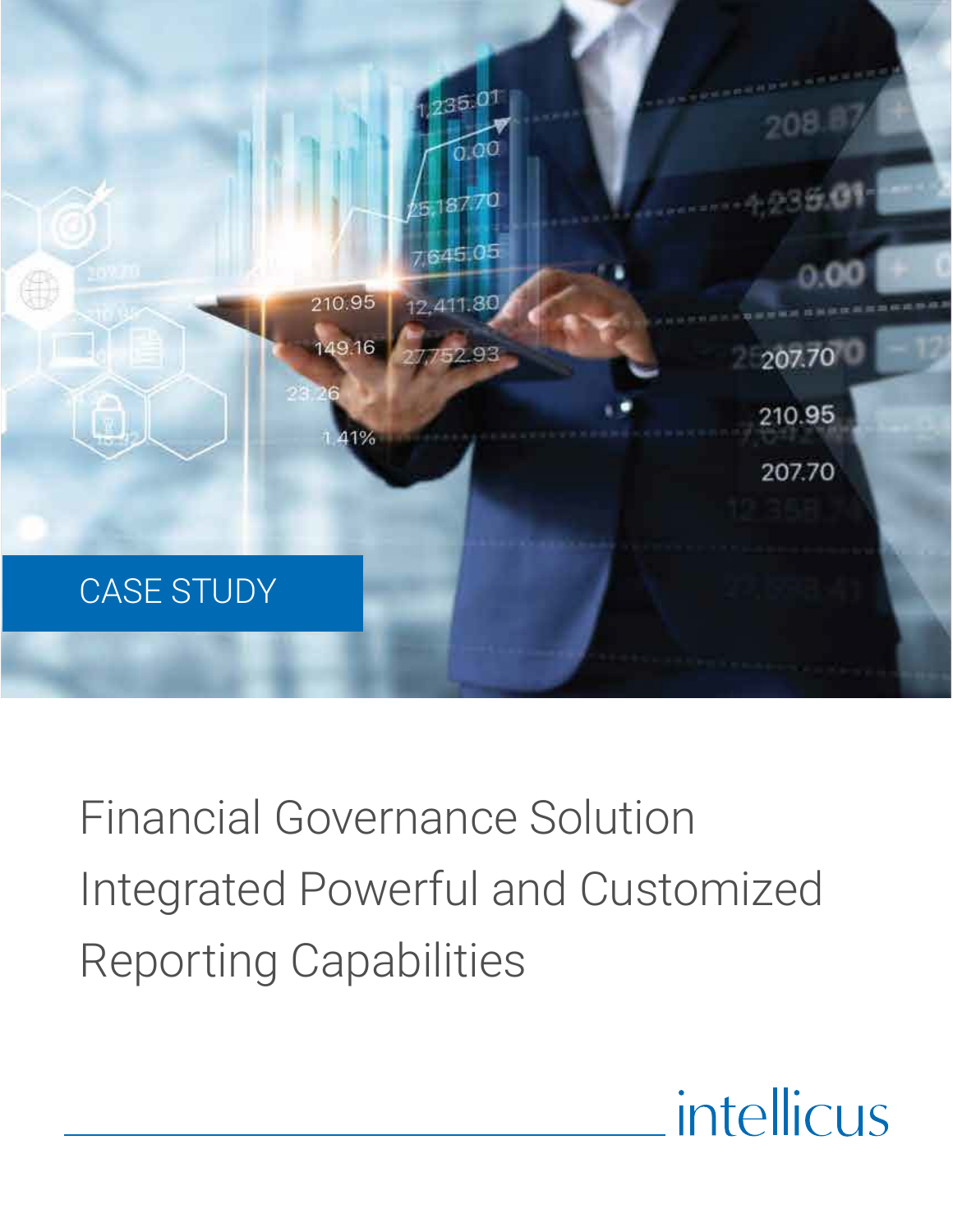## **Overview**

This company is a leading financial governance solution provider across the globe. They are helping their customers in managing and automating the complete Record to Report cycle, spanning account reconciliation, journal entry, compliance and reporting activities. They are serving more than 3500 clients across 100 countries with a user base of more than 2,75,000.

The company was looking to integrate a BI platform into their bestselling compliance application to enhance the product's reporting and analytics capabilities. They were looking for advanced customizations that required high-level architectural changes.

They also wanted to migrate one of their modules from Jasper to a more scalable and customizable solution. The Jasper based solution needed constant coding efforts to be customized and hence proved difficult to scale. This also did not have a scheduler feature and automatic report delivery mechanism.

## Business Challenges and Requirements

The company wanted single sign-on integration of a BI platform into their application to perform reporting over all the modules. The objective was to provide a single source of truth to their customers with a holistic view of their financial operations.

To perform secure financial reporting, they were looking for a module-based authentication system which could make reports visible to users based on their role and department/ module.

They also wanted to migrate one of their modules to Intellicus that was currently integrated to Jasper. In this module, they had more than 30 complex reports. Due to limitations in Jasper, it was difficult to customize the reports and create schedules. The whole process was complex and extremely time-consuming for business users.

The Jasper solution had a predefined report run flow. In this flow, users had to customize and manually save the parameter values and then create a report delivery schedule. The organization wanted to simplify as well as automate this process.

Apart from basic BI requirements, the company was looking for some advanced additions, like:

- Automated dynamic addition of the latest transactional fields as in the databases, while running reports
- Ability to perform branch-wise, account-wise grouping at run time
- Multilingual report formats based on their users' geography
- Automated mass delivery of reports with custom parameters to multiple recipients at once
- Amount variance notifications and alerts to account owners via email
- Support of multi-currency